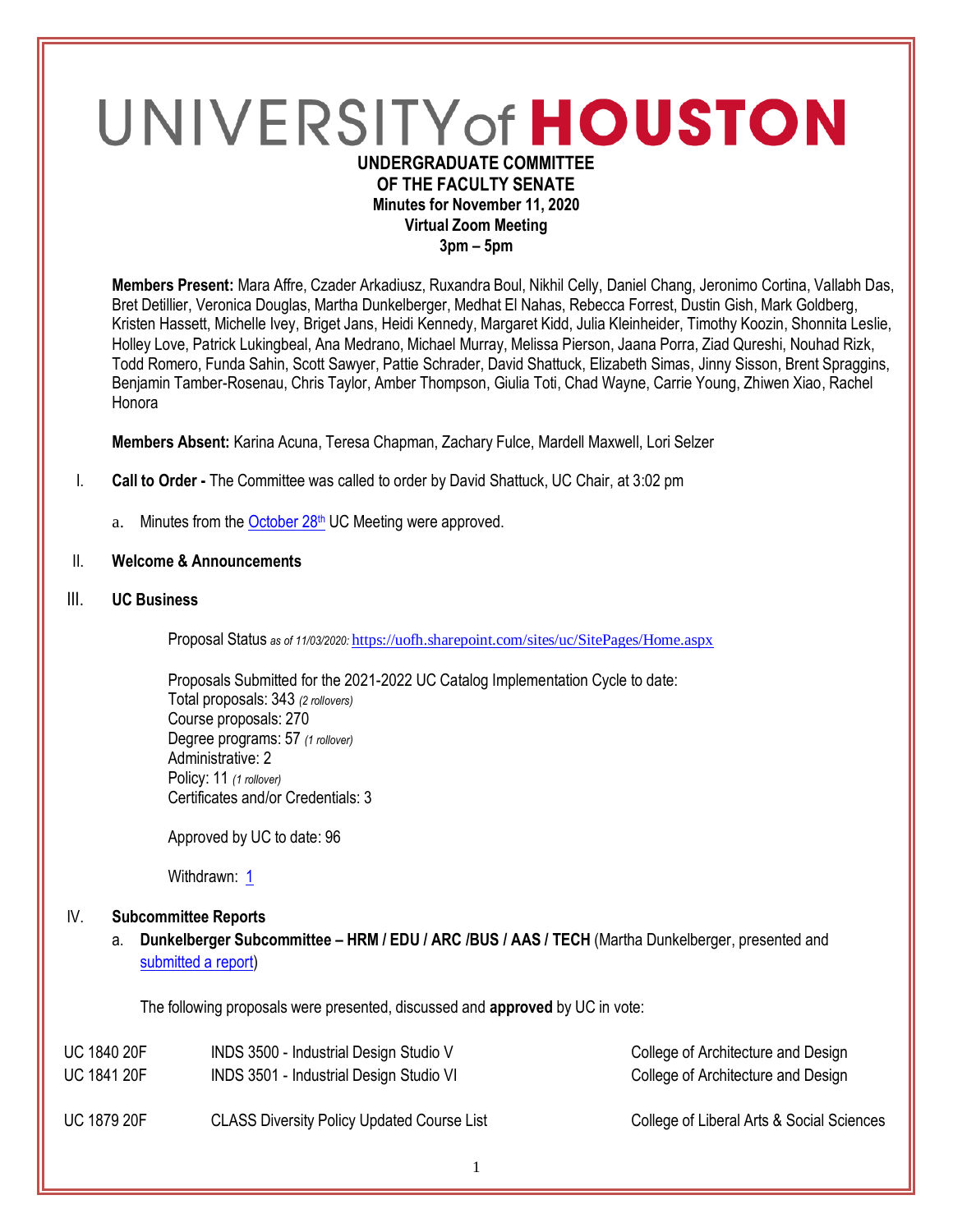#### b. **Forrest Subcommittee - CLASS = COMM / HHP** (Rebecca Forrest, presented and [submitted a report\)](https://uofh.sharepoint.com/:w:/s/uc/admin/Ec2eqodwGfBKqBcqKfpY4vwBVgaZli5jaBFOqJMoMcb4Dg?e=P0byp1)

The following proposals were presented, discussed and **approved** by UC in vote:

| <b>UC 2100 20F</b>                                             | ASLI 2301 - Intermediate American Sign Language I                                                                                                                     | <b>Communication Sciences and Disorders</b>                                                    |
|----------------------------------------------------------------|-----------------------------------------------------------------------------------------------------------------------------------------------------------------------|------------------------------------------------------------------------------------------------|
| <b>UC 2101 20F</b>                                             | ASLI 2302 - Intermediate American Sign Language II                                                                                                                    | <b>Communication Sciences and Disorders</b>                                                    |
| <b>UC 1927 20F</b>                                             | COMM 3331 - Communication in the Family                                                                                                                               | School of Communication                                                                        |
| <b>UC 1952 20F</b>                                             | COMM 3387 - Valenti Production House                                                                                                                                  | School of Communication                                                                        |
| <b>UC 1968 20F</b>                                             | COMM 4357 - Intercultural Communication and Organizations                                                                                                             | School of Communication                                                                        |
| <b>UC 1970 20F</b>                                             | <b>COMM 4374 - Strategic Communication Research Projects</b>                                                                                                          | School of Communication                                                                        |
| <b>UC 1974 20F</b>                                             | COMM 4385 - Color Grading                                                                                                                                             | School of Communication                                                                        |
| <b>UC 1987 20F</b><br><b>UC 2197 20F</b><br><b>UC 2193 20F</b> | Film Studies Minor<br>Human Nutrition and Foods (Nutritional Science Track), BS<br>Sport Administration, BS<br>The following proposal was withdrawn by the submitter: | School of Communication<br>Health and Human Performance<br><b>Health and Human Performance</b> |
|                                                                |                                                                                                                                                                       |                                                                                                |

| UC 1966 20F | COMM 4337 - Television and Family     | School of Communication |
|-------------|---------------------------------------|-------------------------|
| UC 1967 20F | COMM 4338 - Family in Popular Culture | School of Communication |

# c. **Ivey Subcommittee - TECH / HOBBY / HON / NSM** / **CLASS = SOC** (Michelle Ivey, presented and [submitted a report\)](https://uofh.sharepoint.com/:w:/s/uc/admin/EXLeIP5nI91Mv01_1iJzbksBk7F-xEESkkmrFYpUt9Hw4g?e=SGh6oP)

The following proposals were presented, discussed and **approved** by UC in vote:

| <b>UC 2115 20F</b> | COSC 1430 - Introduction to Programming                   | <b>Computer Science</b> |
|--------------------|-----------------------------------------------------------|-------------------------|
| <b>UC 2114 20F</b> | COSC 2306 - Data Programming                              | <b>Computer Science</b> |
| <b>UC 2112 20F</b> | COSC 2430 - Programming and Data Structure                | <b>Computer Science</b> |
| <b>UC 2113 20F</b> | COSC 2440 - Computer Org & Architecture                   | <b>Computer Science</b> |
| <b>UC 2116 20F</b> | COSC 3320 - Algorithms and Data Structures                | <b>Computer Science</b> |
| <b>UC 2126 20F</b> | COSC 3331 - Real-Time Syst & Embedded Prog                | <b>Computer Science</b> |
| <b>UC 2117 20F</b> | COSC 3336 - Computing Structures                          | <b>Computer Science</b> |
| <b>UC 2118 20F</b> | COSC 3337 - Data Science I                                | <b>Computer Science</b> |
| <b>UC 2119 20F</b> | COSC 3340 - Intro. to Automata and Comp.                  | <b>Computer Science</b> |
| <b>UC 2120 20F</b> | COSC 3360 - Operating Systems                             | <b>Computer Science</b> |
| <b>UC 2121 20F</b> | COSC 3371 - Cybersecurity                                 | <b>Computer Science</b> |
| <b>UC 2122 20F</b> | COSC 3380 - Design File and Database Systems              | <b>Computer Science</b> |
| <b>UC 2123 20F</b> | COSC 4311 - Computer Scientists & Society                 | <b>Computer Science</b> |
| <b>UC 2124 20F</b> | COSC 4315 - Programming Languages and Paradigm            | <b>Computer Science</b> |
| <b>UC 2125 20F</b> | COSC 4324 - Entrepreneurship for CS                       | <b>Computer Science</b> |
| <b>UC 2127 20F</b> | COSC 4332 - Medical Robotics & Image Guided Interventions | <b>Computer Science</b> |
| <b>UC 2128 20F</b> | COSC 4333 - Healthcare Informatics                        | <b>Computer Science</b> |
| <b>UC 2129 20F</b> | COSC 4337 - Data Science II                               | <b>Computer Science</b> |
| <b>UC 2130 20F</b> | COSC 4346 - Security Analytics                            | <b>Computer Science</b> |
| <b>UC 2131 20F</b> | COSC 4348 - Introduction to Game Art & Animation          | <b>Computer Science</b> |
| <b>UC 2132 20F</b> | COSC 4349 - Intermediate Game Art & Animation             | <b>Computer Science</b> |
| UC 2133 20F        | COSC 4351 - Fundamentals of Software Engineering          | <b>Computer Science</b> |
| <b>UC 2134 20F</b> | COSC 4353 - Software Design                               | <b>Computer Science</b> |
| <b>UC 2135 20F</b> | COSC 4354 - Software Development Practices                | <b>Computer Science</b> |
| <b>UC 2136 20F</b> | COSC 4355 - Intro to Ubiquitous Computing                 | <b>Computer Science</b> |
| <b>UC 2137 20F</b> | COSC 4358 - Introduction to Interactive Game Development  | <b>Computer Science</b> |
| <b>UC 2138 20F</b> | COSC 4359 - Intermediate Interactive Game Development     | <b>Computer Science</b> |
| <b>UC 2139 20F</b> | COSC 4364 - Numerical Methods                             | <b>Computer Science</b> |
| <b>UC 2140 20F</b> | COSC 4368 - Fundamentals of Artificial Intelligence       | <b>Computer Science</b> |
| <b>UC 2141 20F</b> | COSC 4370 - Interactive Computer Graphics                 | <b>Computer Science</b> |
|                    |                                                           |                         |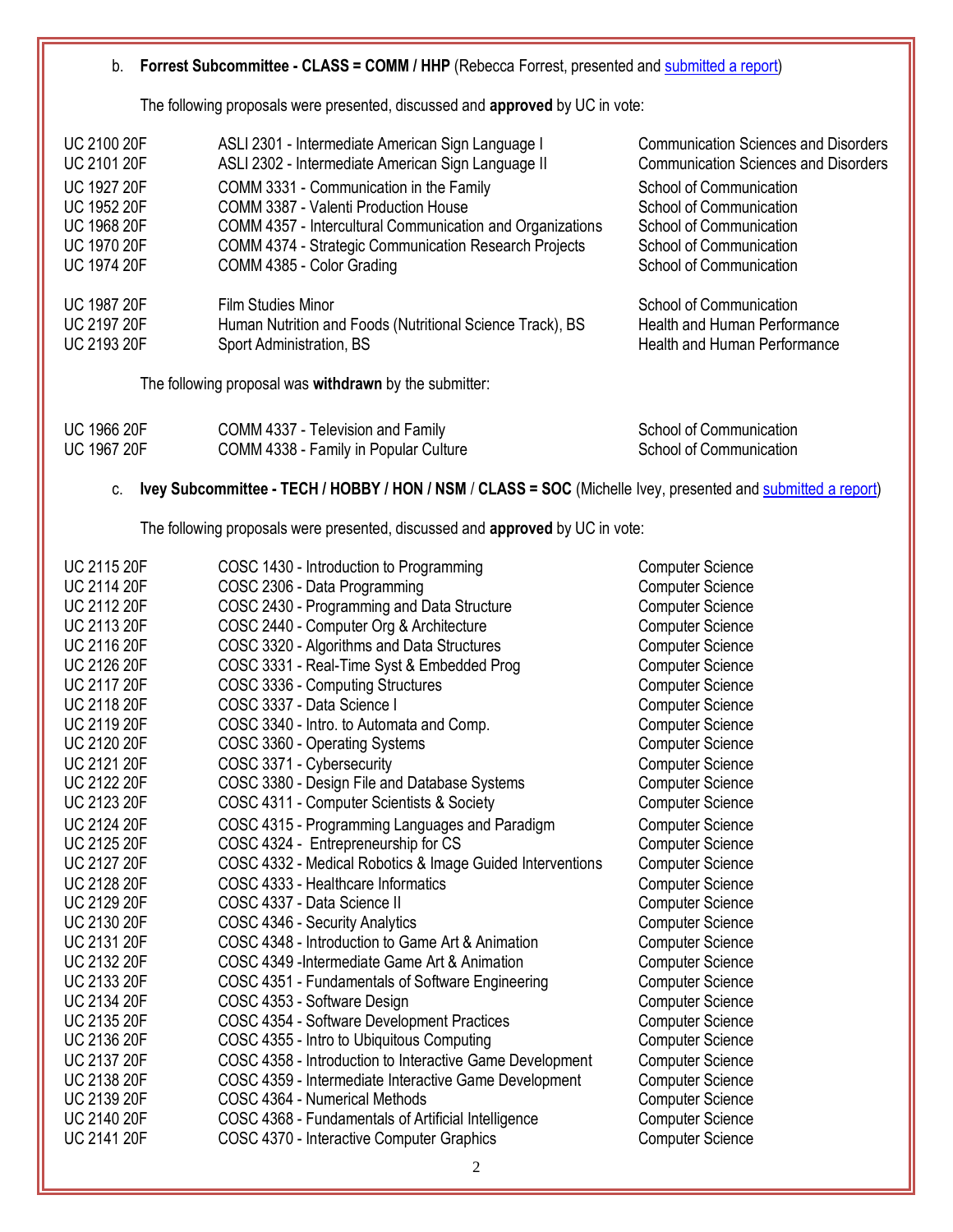The following proposal was presented for approval in subcommittee report and is **pending UC review**:

UC 1849 20F Energy and Sustainability Curriculum Update Honors College

d. **Love Subcommittee - CCS / ECON / NSM / BUS / HON** (Holley Love, presented and [submitted a report\)](https://uofh.sharepoint.com/:w:/s/uc/admin/EeHPwgcw4S5Evd5uXRgKeqsBNgaVYHRAJRrHT-TluxjEtQ?e=GGKmhO)

The following proposals were presented, discussed and **approved** by UC in vote:

| <b>UC 2161 20F</b> | BCHS 4313 - Cell Biochemistry                             | <b>Biology and Biochemistry</b> |
|--------------------|-----------------------------------------------------------|---------------------------------|
| <b>UC 2047 20F</b> | ECON 3342 - Global Issues in Economic Development         | Economics                       |
| <b>UC 2046 20F</b> | ECON 3348 - Food, Population, Agriculture and Environment | Economics                       |
| <b>UC 2043 20F</b> | ECON 4363 - Political Economy                             | Economics                       |
| <b>UC 2041 20F</b> | <b>ECON 4374 - Behavioral Ecconomics</b>                  | Economics                       |
| <b>UC 2075 20F</b> | ENTR 3310 - Entrepreneurship                              | Marketing and Entrepreneurship  |
| <b>UC 2076 20F</b> | ENTR 3311 - Technology Entrepreneurship                   | Marketing and Entrepreneurship  |
| <b>UC 2200 20F</b> | GEOL 4371 - Electromagnetic Methods for Exploration       | Earth and Atmospheric Sciences  |
| <b>UC 2191 20F</b> | <b>Environmental Sciences BS Elective Changes</b>         | Earth and Atmospheric Sciences  |
| <b>UC 2192 20F</b> | Geology BS Advanced Electives Degree Changes              | Earth and Atmospheric Sciences  |
| <b>UC 2202 20F</b> | <b>Geology Minor Elective Changes</b>                     | Earth and Atmospheric Sciences  |
| <b>UC 2203 20F</b> | Geophysics Major Changes to Advanced Electives            | Earth and Atmospheric Sciences  |
| <b>UC 2204 20F</b> | Geophysics Minor Changes to Advanced Electives            | Earth and Atmospheric Sciences  |

# e. **Medrano Subcommittee - BUS** / **CLASS = ENG, HHP, HS, HIS** (Anna Medrano, presented an[d submitted a report\)](https://uofh.sharepoint.com/:w:/s/uc/admin/EfVbj0EVLXlOhyTEjCBbWMMBAPvDNsZhrDpfu87ygN4bqA?e=nJNQI7)

The following proposals were presented, discussed and **approved** by UC in vote:

| <b>UC 1985 20F</b> | ENGL 4350 - Short Story Writing                                         | English                             |
|--------------------|-------------------------------------------------------------------------|-------------------------------------|
| <b>UC 1999 20F</b> | ENGL 4351 - Poetry Writing                                              | English                             |
| <b>UC 2000 20F</b> | <b>ENGL 4353 - Fiction Forms</b>                                        | English                             |
| <b>UC 2001 20F</b> | ENGL 4354 - Poetic Forms                                                | English                             |
| <b>UC 2002 20F</b> | <b>ENGL 4355 - Senior Writing Projects in Creative Writing: Fiction</b> | English                             |
| <b>UC 2003 20F</b> | ENGL 4356 - Senior Writing Projects in Creative Writing: Poetry         | English                             |
| <b>UC 2004 20F</b> | <b>ENGL 4374 - Literature and Alienation</b>                            | English                             |
| <b>UC 1881 20F</b> | HIST 2369 - Jesus, Africa and History                                   | History                             |
| <b>UC 1882 20F</b> | HIST 2370 - African Arts                                                | History                             |
| <b>UC 1885 20F</b> | HIST 3304 - Slavery                                                     | History                             |
| <b>UC 1883 20F</b> | HIST 3306 - Race and Africa                                             | History                             |
| <b>UC 1979 20F</b> | HIST 3307 - Houston Immigration                                         | History                             |
| <b>UC 1889 20F</b> | HIST 3313 - Digital History                                             | History                             |
| <b>UC 2017 20F</b> | HIST 3321 - Museum Studies                                              | History                             |
| <b>UC 1893 20F</b> | HIST 3323 - WRITING                                                     | History                             |
| <b>UC 1894 20F</b> | HIST 3324 - Oral History                                                | History                             |
| <b>UC 1891 20F</b> | <b>HIST 3343 - Film</b>                                                 | History                             |
| <b>UC 1886 20F</b> | HIST 4315 - Slavery                                                     | History                             |
| <b>UC 1884 20F</b> | HIST 4317- Health and Healing                                           | History                             |
| <b>UC 1892 20F</b> | HIST 4334 - Politics                                                    | History                             |
| <b>UC 1897 20F</b> | HIST 4373 - US Mexico Borderland                                        | History                             |
| <b>UC 1888 20F</b> | HIST 4390 - Capstone in Public History                                  | History                             |
| <b>UC 1896 20F</b> | HIST 4391 - Public Hist Internship                                      | History                             |
| <b>UC 1959 20F</b> | NUTR 4354 - Advanced Diabetes Management and Education                  | <b>Health and Human Performance</b> |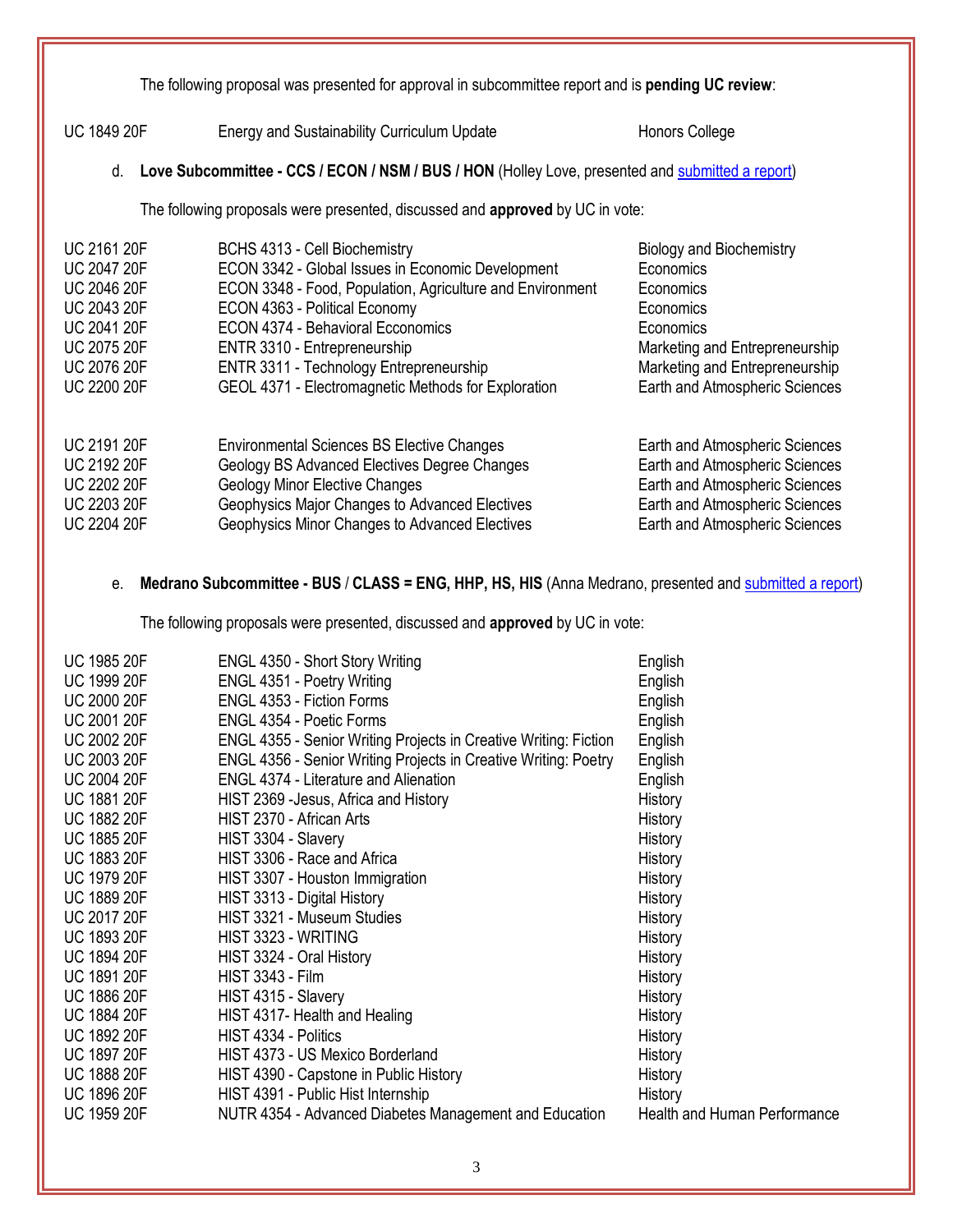| <b>UC 1997 20F</b> | Department of English - Creative Writing Minor          | English |
|--------------------|---------------------------------------------------------|---------|
| <b>UC 1984 20F</b> | English, BA, Creative Writing Concentration             | English |
| <b>UC 1980 20F</b> | <b>HIST Professional Studies Concentration Revision</b> | History |
| <b>UC 1982 20F</b> | HIST, BA - Capstone Requirements                        | History |

Following proposal was presented, discussed and **tabled** for more information per UC recommendation:

UC 2048 20F Teaching English as an Additional Language (TEAL) Certificate English

#### f. **Thompson Subcommittee - MCL / PS / ENGI / HRM / COA / CLASS = MCL, PS, WGS** (Amber Thompson, presented an[d submitted a report\)](https://uofh.sharepoint.com/:w:/s/uc/admin/ESFvxO5Qb1FIn-_sHd_HOhYBOCQOsFJo9OyiAueQtsxMPw?e=hARuy7)

The following proposals were presented, discussed and **approved** by UC in vote:

| <b>UC 2210 20F</b> | ARTH 3378 - History of Nineteenth Century Photography           | College of the Arts - School of Art        |
|--------------------|-----------------------------------------------------------------|--------------------------------------------|
| <b>UC 2178 20F</b> | BIOE 4198 - Independent Study                                   | College of Engineering - Biomedical En     |
| <b>UC 2168 20F</b> | CHEE 3300 - Materials Science and Engineering I                 | <b>Chemical and Biomolecular En</b>        |
| <b>UC 2169 20F</b> | CHEE 4198 - Independent Study                                   | <b>Chemical and Biomolecular En</b>        |
| <b>UC 1910 20F</b> | CHNS 3346 - Sociolinguistic Perspectives on Contemporary Chi.   | Modern and Classical Languages             |
| <b>UC 1911 20F</b> | CHNS 3347 - Chinese Language, Pragmatics, and Comm              | Modern and Classical Languages             |
| <b>UC 1908 20F</b> | CHNS 3398 - Independent Study                                   | Modern and Classical Languages             |
| <b>UC 2189 20F</b> | DANC 2121 - Traditional West African Dance                      | School of Theatre & Dance                  |
| <b>UC 2170 20F</b> | ECE 1197 - Selected Topics                                      | <b>Electrical and Computer Engineering</b> |
| <b>UC 2171 20F</b> | ECE 1397 - Selected Topics                                      | <b>Electrical and Computer Engineering</b> |
| <b>UC 2172 20F</b> | ECE 2197 - Special Topics                                       | <b>Electrical and Computer Engineering</b> |
| UC 2173 20F        | ECE 2397 - Special Topics                                       | <b>Electrical and Computer Engineering</b> |
| UC 2174 20F        | ECE 3197 - Special Topics                                       | <b>Electrical and Computer Engineering</b> |
| <b>UC 2175 20F</b> | ECE 3397 - Special Topics                                       | <b>Electrical and Computer Engineering</b> |
| UC 2176 20F        | ECE 4197 - Selected Topics                                      | <b>Electrical and Computer Engineering</b> |
| <b>UC 2177 20F</b> | ECE 4397 - Selected Topics                                      | <b>Electrical and Computer Engineering</b> |
| <b>UC 1907 20F</b> | GERM 3398 - Independent Study                                   | Modern and Classical Languages             |
| <b>UC 2184 20F</b> | INDE 2331 - Computer Applications for Industrial Engineers      | Industrial Engineering                     |
| <b>UC 2185 20F</b> | INDE 2333 - Engr Statistics I                                   | Industrial Engineering                     |
| <b>UC 2186 20F</b> | <b>INDE 3330 - Financial and Cost Management</b>                | Industrial Engineering                     |
| <b>UC 2187 20F</b> | <b>INDE 3432 - Manufactturing Processes</b>                     | Industrial Engineering                     |
| <b>UC 2188 20F</b> | <b>INDE 4111 - Industrial Engineering Seminar</b>               | Industrial Engineering                     |
| <b>UC 1905 20F</b> | WCL 4382 - Post-Conflict Literatures: Europe, Africa and the Am | Modern and Classical Languages             |
| <b>UC 1904 20F</b> | WCL3363 - The Graphic Novel and Film                            | Modern and Classical Languages             |
| <b>UC 2199 20F</b> | Admissions language for the College of the Arts                 | College of the Arts                        |
| <b>UC 2054 20F</b> | BM Applied - Piano Pedagogy Title Change                        | College of the Arts - School of Music      |
| <b>UC 2053 20F</b> | <b>BM Applied Music Degree Title Change</b>                     | College of the Arts - School of Music      |
| <b>UC 2056 20F</b> | BM Music with Elective Studies in Religion Track Deletion       | College of the Arts - School of Music      |
| <b>UC 2055 20F</b> | BM Music with Elective Studies in Teacher Certification Track   | College of the Arts - School of Music      |
| <b>UC 1909 20F</b> | Chinese Studies B.A.                                            | Modern and Classical Languages             |
| <b>UC 2201 20F</b> | Interdisciplinary Arts minor revision                           | College of the Arts                        |
| <b>UC 2014 20F</b> | Law, Values, and Policy Minor Catalog Edits                     | <b>Political Science</b>                   |
| <b>UC 2013 20F</b> | National Security Studies Minor Catalog Edits                   | <b>Political Science</b>                   |
| <b>UC 1903 20F</b> | World Cultures and Literatures B.A.                             | Modern and Classical Languages             |
|                    |                                                                 |                                            |

# V. **New Business**

a. UC Special Meeting called for November 18, 2020.

4